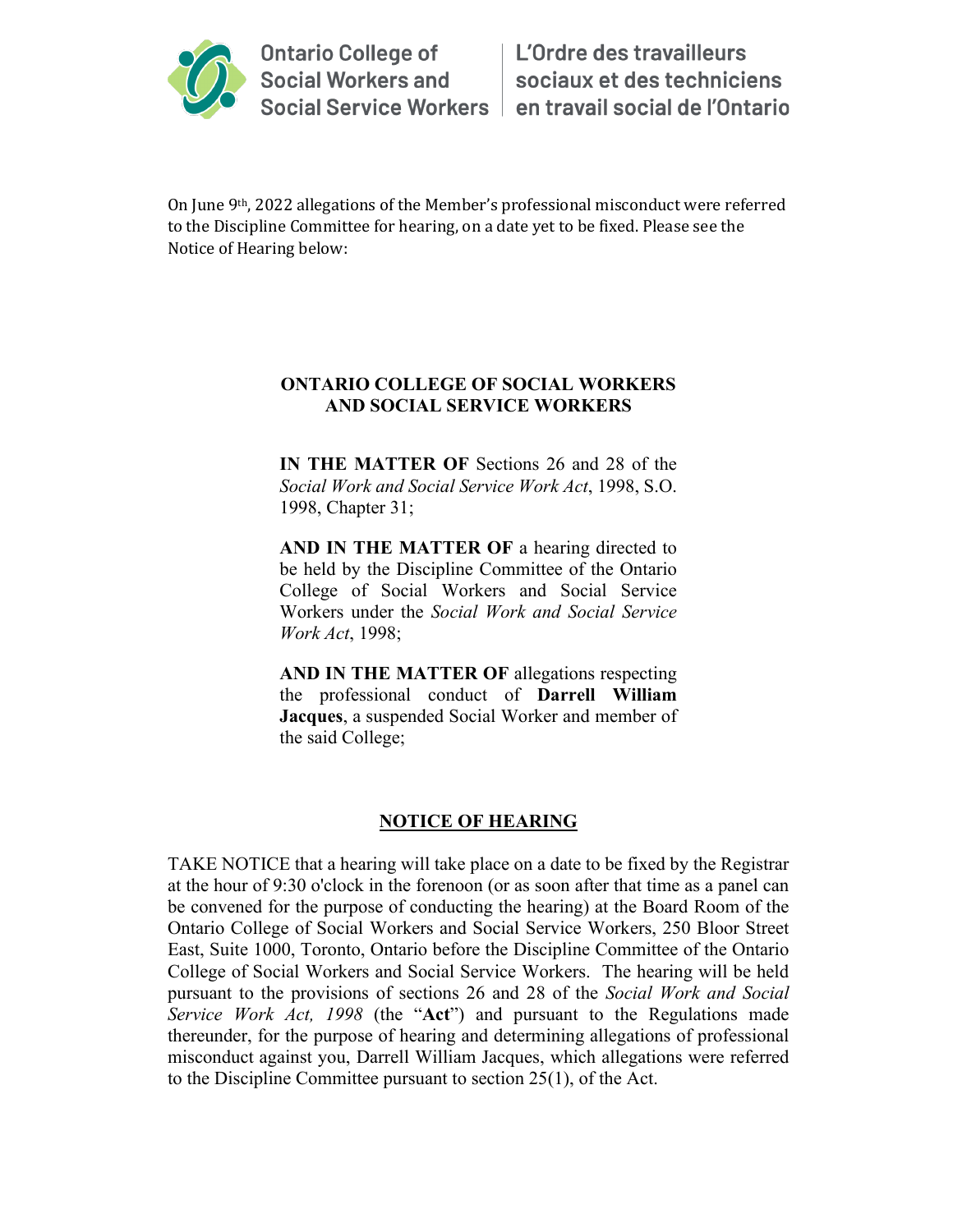AND TAKE NOTICE that you are alleged to be guilty of professional misconduct within the meaning of section  $26(2)$  of the Act in that you are alleged to have engaged in conduct that contravenes the Act, Ontario Regulation 384/00 (the "**Professional Misconduct Regulation**"), Schedule "A" to By-law No. 66 of the Ontario College of Social Workers and Social Service Workers, being the Ontario College of Social Workers and Social Service Workers Code of Ethics (the "**Code of Ethics**"), and Schedule "B" to By-law No. 66 of the Ontario College of Social Workers and Social Service Workers, being the Ontario College of Social Workers and Social Service Workers Standards of Practice Handbook (the "**Handbook**")<sup>[1](#page-1-0)</sup>.

## **I. The following are particulars of the said allegations:**

- 1. At all times relevant to the allegations, you were a registered social worker with the Ontario College of Social Workers and Social Service Workers (the "**College**"). At all relevant times, you were employed as the Manager of the Niigaaniin Program at the Mississauga First Nation (the "**Program**").
- 2. Your work at the Program included, among other things, assisting individuals who were applying for Ontario Works, including individuals applying for a Personal Needs Allowance. Your work included meeting with applicants, conducting intake interviews, and filling out (or assisting applicants to fill out) forms needed to apply for financial assistance.
- 3. In or about April 2019, you conducted the intake meeting for client [the Client], who at the time was living at a local women's shelter. At the intake appointment, you gathered the necessary information and then filled out the forms, or assisted [the Client] to fill out the forms, for her application for a Personal Needs Allowance.
- 4. In or about May of 2019, you provided [the Client] with cheques for the financial assistance to which she was entitled to assist with her relocation to a new home. [The Client's] file with the Program was subsequently closed on or about May 31, 2019.
- 5. By virtue of your role as set out in paragraphs 1-4 above, you provided social work services to [the Client].
- 6. In or about July August of 2019, you began a personal and/or romantic relationship with [the Client]. Three or four months thereafter, your

<span id="page-1-0"></span><sup>&</sup>lt;sup>1</sup> By-law 24, as amended by By-law Nos. 32 and 48 and revoked effective July 1, 2008 by By-law 66, continues to apply to conduct which occurred prior to July 1, 2008.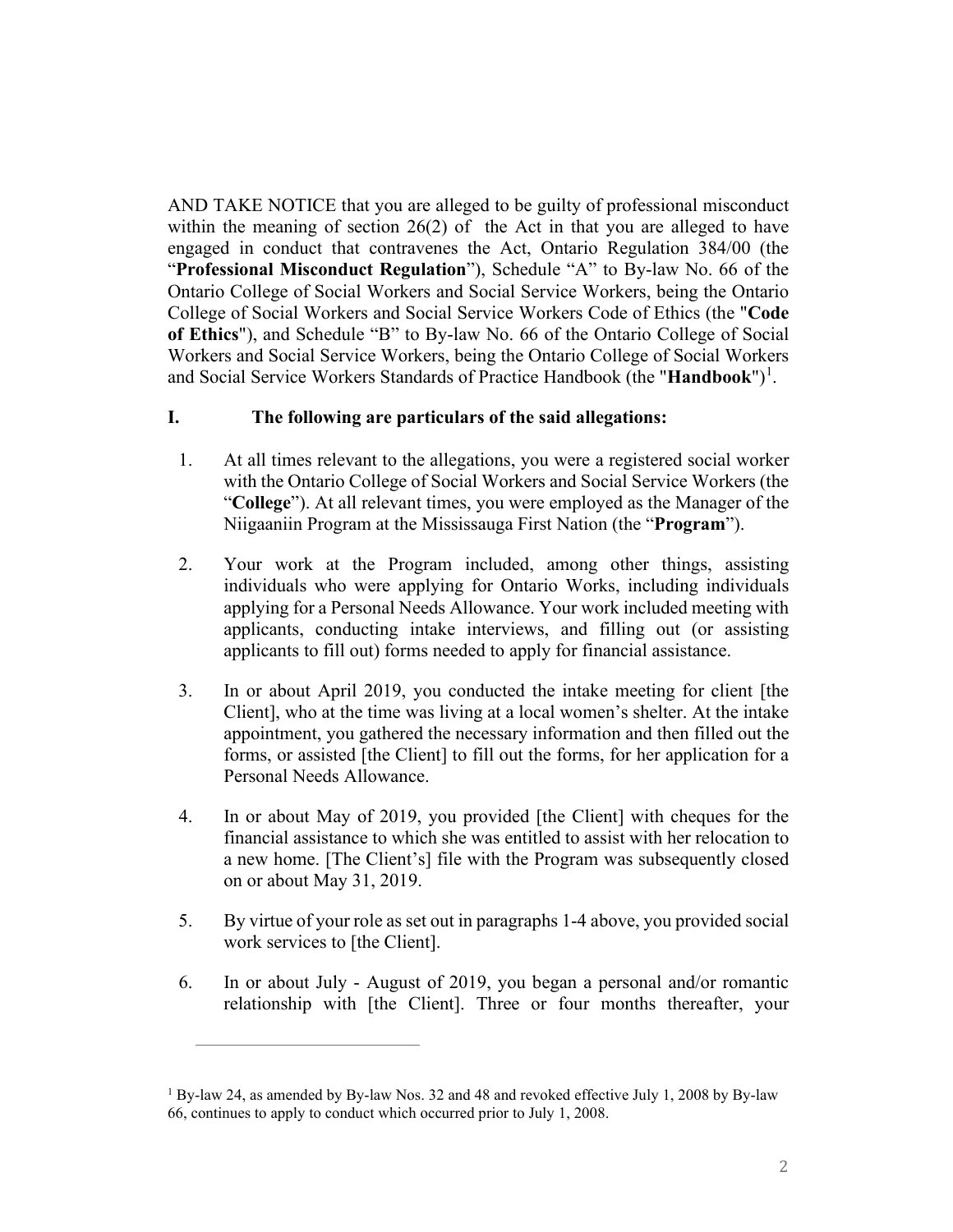relationship with [the Client] became sexual. You subsequently began living together and became engaged to be married.

- **II. It is alleged that by reason of engaging in some or all of the conduct outlined above, you are guilty of professional misconduct as set out in section 26(2)(a) and (c) of the** *Act***:**
	- (a) In that you violated **Section 2.2 of the Professional Misconduct Regulation** and
		- (i) **Principle II of the Handbook (commented on in Interpretations 2.1.3, 2.2, 2.2.1, 2.2.8, and 2.2.10)** by:
			- (A) failing to maintain current knowledge of policies, legislation, programs and issues related to the community, its institutions and services in your areas of practice;
			- (B) failing to take necessary steps and/or care to ensure that clients were protected from the abuse of power after the provision of professional services and/or failing to establish and maintain clear and appropriate boundaries with your former client;
			- (C) entering into a dual relationship with your former client that could increase the risk of exploitation or harm to the client;
			- (D) engaging in conduct that could reasonably be perceived as reflecting negatively on the profession of social work; and/or
			- (E) in situations of conflict between College standards of practice and your work environment, failing to maintain your obligation to the "Ontario College of Social Workers and Social Service Workers Code of Ethics" and the "Standards of Practice Handbook";
		- (ii) **Principle VIII of the Handbook (commented on in Interpretations 8.1 and 8.8)** by: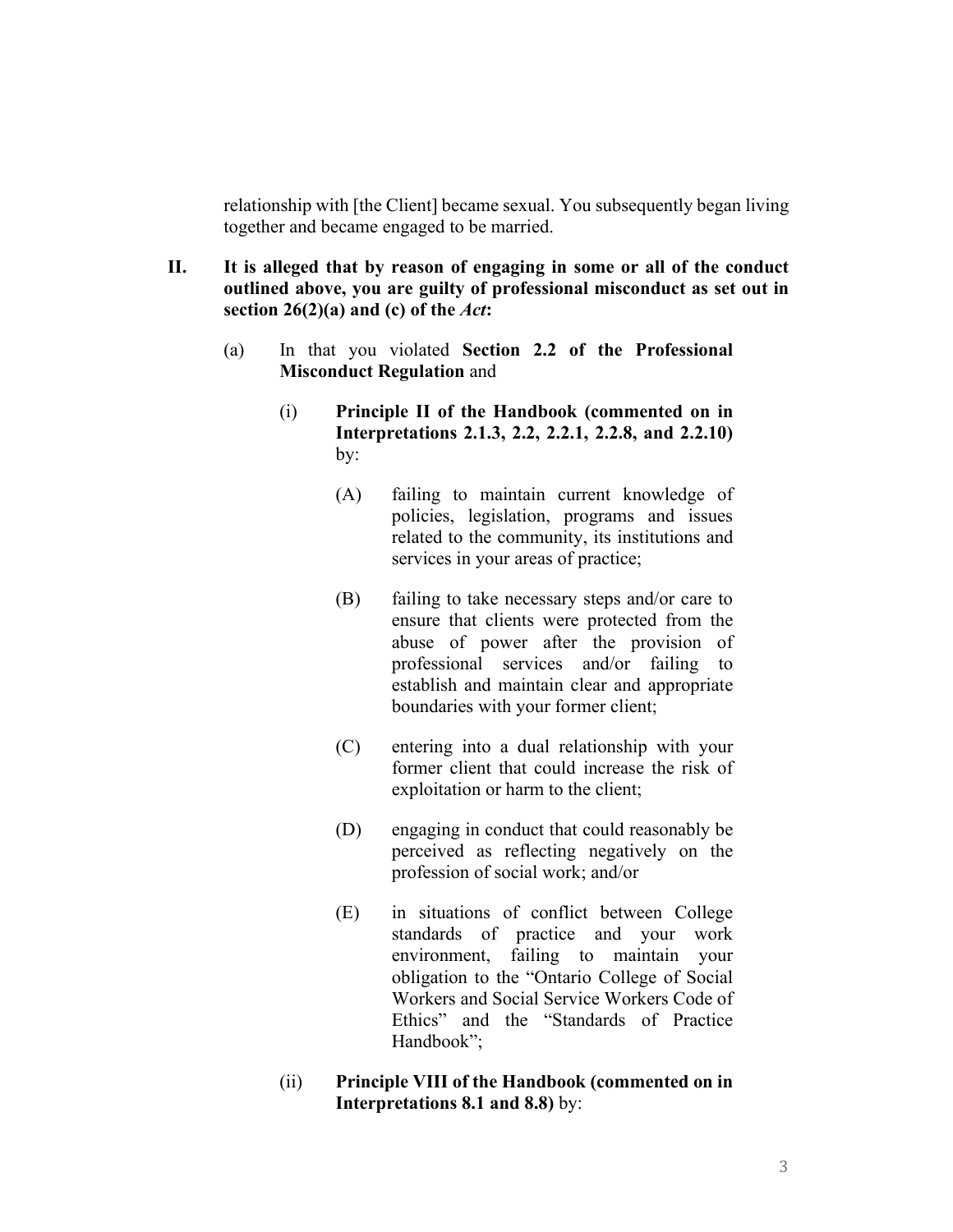- (A) failing to be solely responsible for ensuring that sexual misconduct did not occur;
- (B) failing to avoid sexual relations with a client to whom you had provided social work or social service work services, other than psychotherapy or counselling services, for a period of one (1) year following the termination of the professional relationship;
- (b) In that you violated **Section 2.5 of the Professional Misconduct Regulation** in that you abused a client physically, sexually, verbally, psychologically or emotionally, including by sexually abusing a client within the meaning of subsection 43(4) of the *Act*;
- (c) In that you violated **Section 2.28 of the Professional Misconduct Regulation** by contravening the *Act*, regulations or by-laws; and/or
- (d) In that you violated **Section 2.36 of the Professional Misconduct Regulation** by engaging in conduct or performing an act relevant to the practice of the profession that, having regard to all circumstances, would reasonably be regarded by members as disgraceful, dishonourable or unprofessional.

AND TAKE NOTICE that the Discipline Committee may make an order under Section 26(4),  $(5)$ ,  $(6)$ ,  $(7)$ ,  $(8)$  and  $(9)$  of the Act, or any of them, in respect of any or all of the above allegations.

AND FURTHER TAKE NOTICE that the parties (including the College and you) shall be given the opportunity to examine before the hearing any documents that will be given in evidence at the hearing.

AND FURTHER TAKE NOTICE that at the said hearing, you are entitled to be present and to be represented by counsel.

IF YOU DO NOT ATTEND AT THE HEARING IN ACCORDANCE WITH THIS NOTICE OF HEARING, THE DISCIPLINE COMMITTEE MAY PROCEED WITH THE HEARING, AND MAY DEAL WITH THE ABOVE ALLEGATIONS